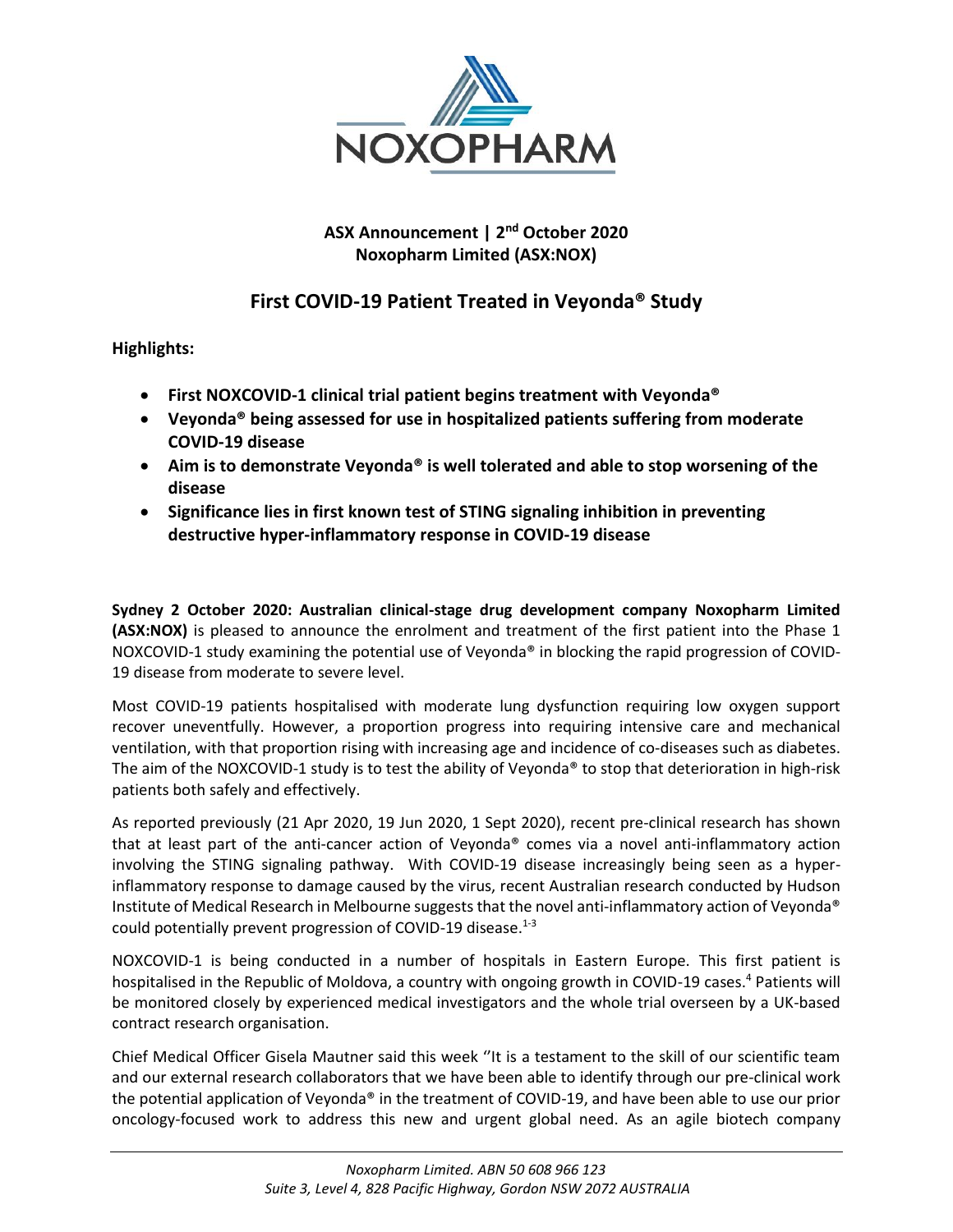

Noxopharm and its study partners have worked to expedite the NOXCOVID-1 study, leading to the very short timeframe between study approval and implementation with the treatment of the first patient hospitalised with COVID19. It is our hope that Veyonda® will lessen the severity of COVID-19 and improve the recovery of affected patients worldwide.''

The NOXCOVID-1 trial will enrol up to approximately 40 patients, with enrolment due to be completed before the end of the year. Patients will be treated with Veyonda<sup>®</sup> between 14-28 days depending on clinical response using a two-step dose-escalation and -expansion trial design. The endpoints will include a large number of safety and efficacy parameters standard for COVID-19 trials. As a pilot study, the Company anticipates releasing interim clinical response data on a rolling basis over the next 3-4 months.

Noxopharm is making a commitment to its NOXCOVID program on the basis that until the world is certain of the efficacy and safety of vaccines and the proportion of the community willing to be vaccinated, there is an urgent need to continue to search for therapies that will lessen the rates of death and long-term disabilities from COVID-19.

#### **References**

- 1. Berthelot J-M, and Liot E. COVID-19 as a STING disorder with delayed over-secretion of interferon-beta. 2020. EBioMedicine 56. <https://doi.org/10.1016/j.ebiom.2020.102801>
- 2. [Deng X,](https://ui.adsabs.harvard.edu/#search/q=author:%22Deng%2C+Xiaobing%22&sort=date%20desc,%20bibcode%20desc) [Yu X,](https://ui.adsabs.harvard.edu/#search/q=author:%22Yu%2C+Xiaoyu%22&sort=date%20desc,%20bibcode%20desc) [Pei](https://ui.adsabs.harvard.edu/#search/q=author:%22Pei%2C+Jianfeng%22&sort=date%20desc,%20bibcode%20desc) J. Regulation of interferon production as a potential strategy for COVID-19 treatment. 2020. arXiv preprint arXiv:2003.00751,
- 3. Berthelot J-M, Drouet L and Liot E. Kawasaki-like diseases and thrombotic coagulopathy in COVID-19: delayed over-activation of the STING pathway? 2020. Emerging Microbes & Infections, 9:1, 1514-1522, DOI: 10.1080/22221751.2020.1785336.
- 4. https://covid19.who.int/region/euro/country/md

*Graham Kelly, CEO and Managing Director of Noxopharm, has approved the release of this document to the market on behalf of the Board of Directors.*

### **-ENDS-**

#### **About Noxopharm**

Noxopharm Limited (ASX:NOX) is an Australian clinical-stage drug development company focused on the treatment of cancer and septic shock.

Veyonda**®** is the Company's first pipe-line drug candidate currently in Phase 2 clinical trialling. Veyonda**®** has two main drug actions – inhibition of sphingosine kinase and inhibition of STING signalling. Activity against the former target contributes to its dual-acting oncotoxic and immuno-oncology functions designed to enhance the effectiveness and safety of standard oncology treatments, i.e., chemotherapies, radiotherapy and immune checkpoint inhibitors. Activity against the latter target provides an anti-inflammatory effect, also contributing to an anti-cancer action, but also potentially blocking sepsis.

Noxopharm also is the major shareholder of US biotechnology company Nyrada Inc (ASX:NYR).

To learn more, please visit: [noxopharm.com](https://www.noxopharm.com/site/content/)

### **Investor & Corporate enquiries:** Company Secretary: